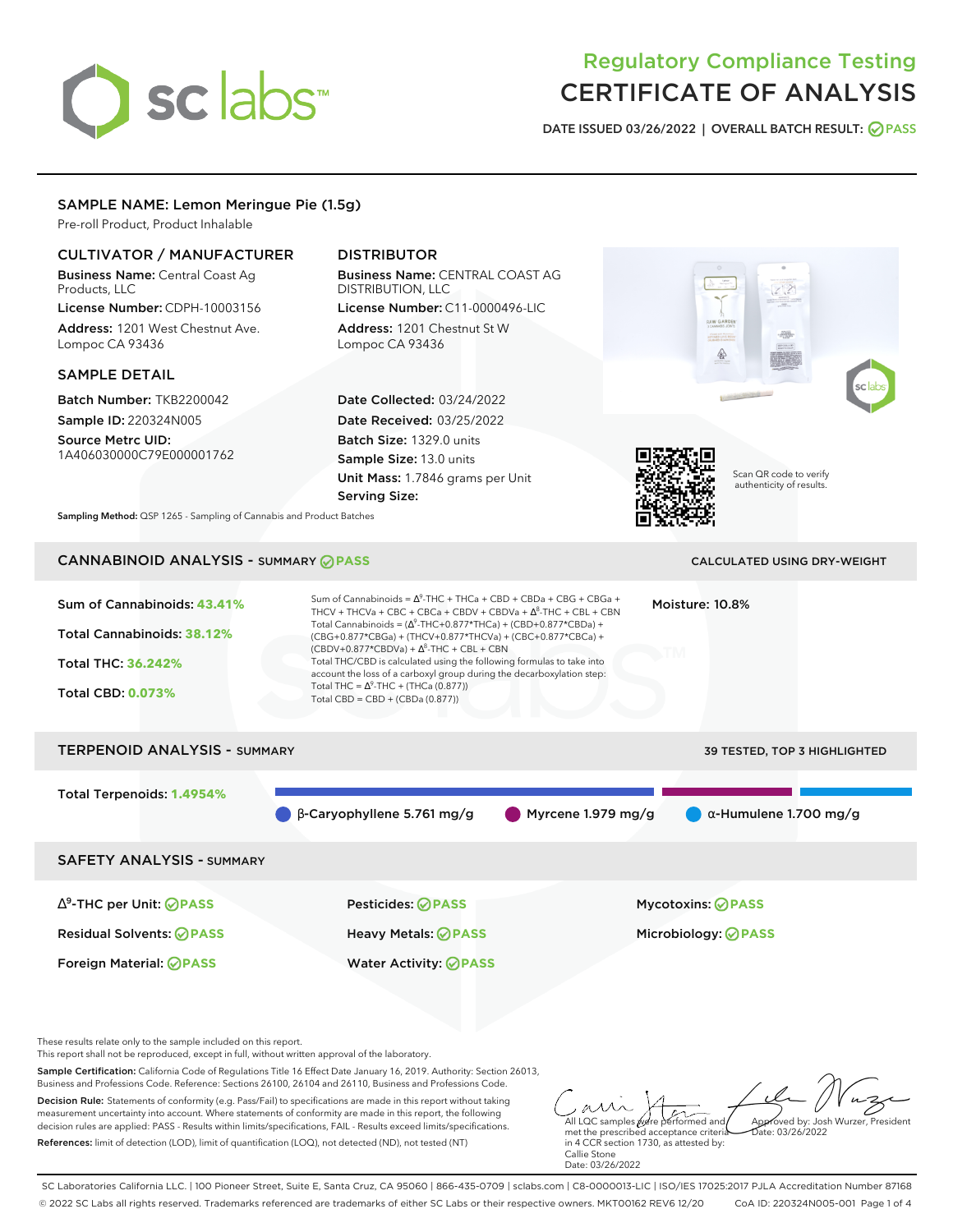



**LEMON MERINGUE PIE (1.5G) | DATE ISSUED 03/26/2022 | OVERALL BATCH RESULT: PASS**

#### **CANNABINOID TEST RESULTS** - 03/26/2022 **PASS**

Tested by high-performance liquid chromatography with diode-array detection (HPLC-DAD). Calculated using Dry-Weight. **Method:** QSP 1157 - Analysis of Cannabinoids by HPLC-DAD

#### TOTAL CANNABINOIDS: **38.12%**

Total Cannabinoids (Total THC) + (Total CBD) + (Total CBG) + (Total THCV) + (Total CBC) +  $(Total CBDV) +  $\Delta^8$ -THC + CBL + CBN$ 

TOTAL THC: **36.242%** Total THC (Ƽ-THC+0.877\*THCa)

TOTAL CBD: **0.073%** Total CBD (CBD+0.877\*CBDa)

TOTAL CBG: 1.19% Total CBG (CBG+0.877\*CBGa)

TOTAL THCV: 0.153% Total THCV (THCV+0.877\*THCVa)

TOTAL CBC: 0.461% Total CBC (CBC+0.877\*CBCa)

TOTAL CBDV: ND Total CBDV (CBDV+0.877\*CBDVa)

| <b>COMPOUND</b> | LOD/LOQ<br>(mg/g)          | <b>MEASUREMENT</b><br><b>UNCERTAINTY</b><br>(mg/g) | <b>RESULT</b><br>(mg/g) | <b>RESULT</b><br>(%) |
|-----------------|----------------------------|----------------------------------------------------|-------------------------|----------------------|
| <b>THCa</b>     | 0.05/0.14                  | ±8.172                                             | 408.58                  | 40.858               |
| <b>CBGa</b>     | 0.1 / 0.2                  | ±0.55                                              | 13.6                    | 1.36                 |
| <b>CBCa</b>     | 0.07/0.28                  | ±0.200                                             | 5.26                    | 0.526                |
| $\Delta^9$ -THC | 0.06 / 0.26                | ±0.110                                             | 4.10                    | 0.410                |
| <b>THCVa</b>    | 0.07/0.20                  | ±0.065                                             | 1.75                    | 0.175                |
| <b>CBDa</b>     | 0.02/0.19                  | ±0.019                                             | 0.83                    | 0.083                |
| $\wedge^8$ -THC | 0.1 / 0.4                  | N/A                                                | <b>ND</b>               | <b>ND</b>            |
| <b>THCV</b>     | 0.1/0.2                    | N/A                                                | <b>ND</b>               | <b>ND</b>            |
| <b>CBD</b>      | 0.07/0.29                  | N/A                                                | <b>ND</b>               | <b>ND</b>            |
| <b>CBDV</b>     | 0.04 / 0.15                | N/A                                                | <b>ND</b>               | <b>ND</b>            |
| <b>CBDVa</b>    | 0.03/0.53                  | N/A                                                | <b>ND</b>               | <b>ND</b>            |
| <b>CBG</b>      | 0.06/0.19                  | N/A                                                | <b>ND</b>               | <b>ND</b>            |
| <b>CBL</b>      | 0.06 / 0.24                | N/A                                                | <b>ND</b>               | <b>ND</b>            |
| <b>CBN</b>      | 0.1/0.3                    | N/A                                                | <b>ND</b>               | <b>ND</b>            |
| <b>CBC</b>      | 0.2 / 0.5                  | N/A                                                | <b>ND</b>               | <b>ND</b>            |
|                 | <b>SUM OF CANNABINOIDS</b> |                                                    | 434.1 mg/g              | 43.41%               |

#### **UNIT MASS: 1.7846 grams per Unit**

| $\Delta^9$ -THC per Unit              | 1100 per-package limit | 7.32 mg/unit   | <b>PASS</b> |
|---------------------------------------|------------------------|----------------|-------------|
| <b>Total THC per Unit</b>             |                        | 646.77 mg/unit |             |
| <b>CBD per Unit</b>                   |                        | <b>ND</b>      |             |
| <b>Total CBD per Unit</b>             |                        | $1.30$ mg/unit |             |
| Sum of Cannabinoids<br>per Unit       |                        | 774.7 mg/unit  |             |
| <b>Total Cannabinoids</b><br>per Unit |                        | 680.2 mg/unit  |             |

#### **MOISTURE TEST RESULT**

**10.8%** Tested 03/25/2022 **Method:** QSP 1224 - Loss on Drying (Moisture)

#### **TERPENOID TEST RESULTS** - 03/26/2022

Terpene analysis utilizing gas chromatography-flame ionization detection (GC-FID). **Method:** QSP 1192 - Analysis of Terpenoids by GC-FID

| <b>COMPOUND</b>         | LOD/LOQ<br>(mg/g) | <b>MEASUREMENT</b><br><b>UNCERTAINTY</b><br>(mg/g) | <b>RESULT</b><br>(mg/g)                         | <b>RESULT</b><br>$(\%)$ |
|-------------------------|-------------------|----------------------------------------------------|-------------------------------------------------|-------------------------|
| β-Caryophyllene         | 0.004 / 0.012     | ±0.1596                                            | 5.761                                           | 0.5761                  |
| <b>Myrcene</b>          | 0.008 / 0.025     | ±0.0198                                            | 1.979                                           | 0.1979                  |
| $\alpha$ -Humulene      | 0.009/0.029       | ±0.0425                                            | 1.700                                           | 0.1700                  |
| Limonene                | 0.005 / 0.016     | ±0.0149                                            | 1.340                                           | 0.1340                  |
| Linalool                | 0.009 / 0.032     | ±0.0345                                            | 1.166                                           | 0.1166                  |
| $\alpha$ -Bisabolol     | 0.008 / 0.026     | ±0.0210                                            | 0.507                                           | 0.0507                  |
| β-Ocimene               | 0.006 / 0.020     | ±0.0102                                            | 0.410                                           | 0.0410                  |
| trans-ß-Farnesene       | 0.008 / 0.025     | ±0.0103                                            | 0.373                                           | 0.0373                  |
| Terpineol               | 0.009 / 0.031     | ±0.0145                                            | 0.303                                           | 0.0303                  |
| Fenchol                 | 0.010 / 0.034     | ±0.0081                                            | 0.268                                           | 0.0268                  |
| Caryophyllene<br>Oxide  | 0.010 / 0.033     | ±0.0081                                            | 0.226                                           | 0.0226                  |
| $\beta$ -Pinene         | 0.004 / 0.014     | ±0.0015                                            | 0.171                                           | 0.0171                  |
| Terpinolene             | 0.008 / 0.026     | ±0.0023                                            | 0.143                                           | 0.0143                  |
| Guaiol                  | 0.009 / 0.030     | ±0.0040                                            | 0.110                                           | 0.0110                  |
| Nerolidol               | 0.006 / 0.019     | ±0.0050                                            | 0.102                                           | 0.0102                  |
| <b>Borneol</b>          | 0.005 / 0.016     | ±0.0026                                            | 0.078                                           | 0.0078                  |
| Valencene               | 0.009 / 0.030     | ±0.0041                                            | 0.077                                           | 0.0077                  |
| $\alpha$ -Pinene        | 0.005 / 0.017     | ±0.0004                                            | 0.067                                           | 0.0067                  |
| Geraniol                | 0.002 / 0.007     | ±0.0017                                            | 0.050                                           | 0.0050                  |
| Citronellol             | 0.003 / 0.010     | ±0.0016                                            | 0.042                                           | 0.0042                  |
| Fenchone                | 0.009 / 0.028     | ±0.0008                                            | 0.034                                           | 0.0034                  |
| $\alpha$ -Cedrene       | 0.005 / 0.016     | ±0.0007                                            | 0.032                                           | 0.0032                  |
| Camphene                | 0.005 / 0.015     | ±0.0001                                            | 0.015                                           | 0.0015                  |
| Sabinene Hydrate        | 0.006 / 0.022     | N/A                                                | $<$ LOQ                                         | $<$ LOQ                 |
| Nerol                   | 0.003 / 0.011     | N/A                                                | <loq< th=""><th><loq< th=""></loq<></th></loq<> | <loq< th=""></loq<>     |
| Sabinene                | 0.004 / 0.014     | N/A                                                | <b>ND</b>                                       | <b>ND</b>               |
| $\alpha$ -Phellandrene  | 0.006 / 0.020     | N/A                                                | ND                                              | <b>ND</b>               |
| $\Delta^3$ -Carene      | 0.005 / 0.018     | N/A                                                | ND                                              | <b>ND</b>               |
| $\alpha$ -Terpinene     | 0.005 / 0.017     | N/A                                                | ND                                              | ND                      |
| p-Cymene                | 0.005 / 0.016     | N/A                                                | ND                                              | <b>ND</b>               |
| Eucalyptol              | 0.006 / 0.018     | N/A                                                | ND                                              | <b>ND</b>               |
| $\gamma$ -Terpinene     | 0.006 / 0.018     | N/A                                                | ND                                              | <b>ND</b>               |
| Isopulegol              | 0.005 / 0.016     | N/A                                                | ND                                              | <b>ND</b>               |
| Camphor                 | 0.006 / 0.019     | N/A                                                | <b>ND</b>                                       | <b>ND</b>               |
| Isoborneol              | 0.004 / 0.012     | N/A                                                | <b>ND</b>                                       | ND                      |
| Menthol                 | 0.008 / 0.025     | N/A                                                | ND                                              | <b>ND</b>               |
| Pulegone                | 0.003 / 0.011     | N/A                                                | <b>ND</b>                                       | <b>ND</b>               |
| <b>Geranyl Acetate</b>  | 0.004 / 0.014     | N/A                                                | ND                                              | ND                      |
| Cedrol                  | 0.008 / 0.027     | N/A                                                | <b>ND</b>                                       | ND                      |
| <b>TOTAL TERPENOIDS</b> |                   |                                                    | 14.954 mg/g                                     | 1.4954%                 |

SC Laboratories California LLC. | 100 Pioneer Street, Suite E, Santa Cruz, CA 95060 | 866-435-0709 | sclabs.com | C8-0000013-LIC | ISO/IES 17025:2017 PJLA Accreditation Number 87168 © 2022 SC Labs all rights reserved. Trademarks referenced are trademarks of either SC Labs or their respective owners. MKT00162 REV6 12/20 CoA ID: 220324N005-001 Page 2 of 4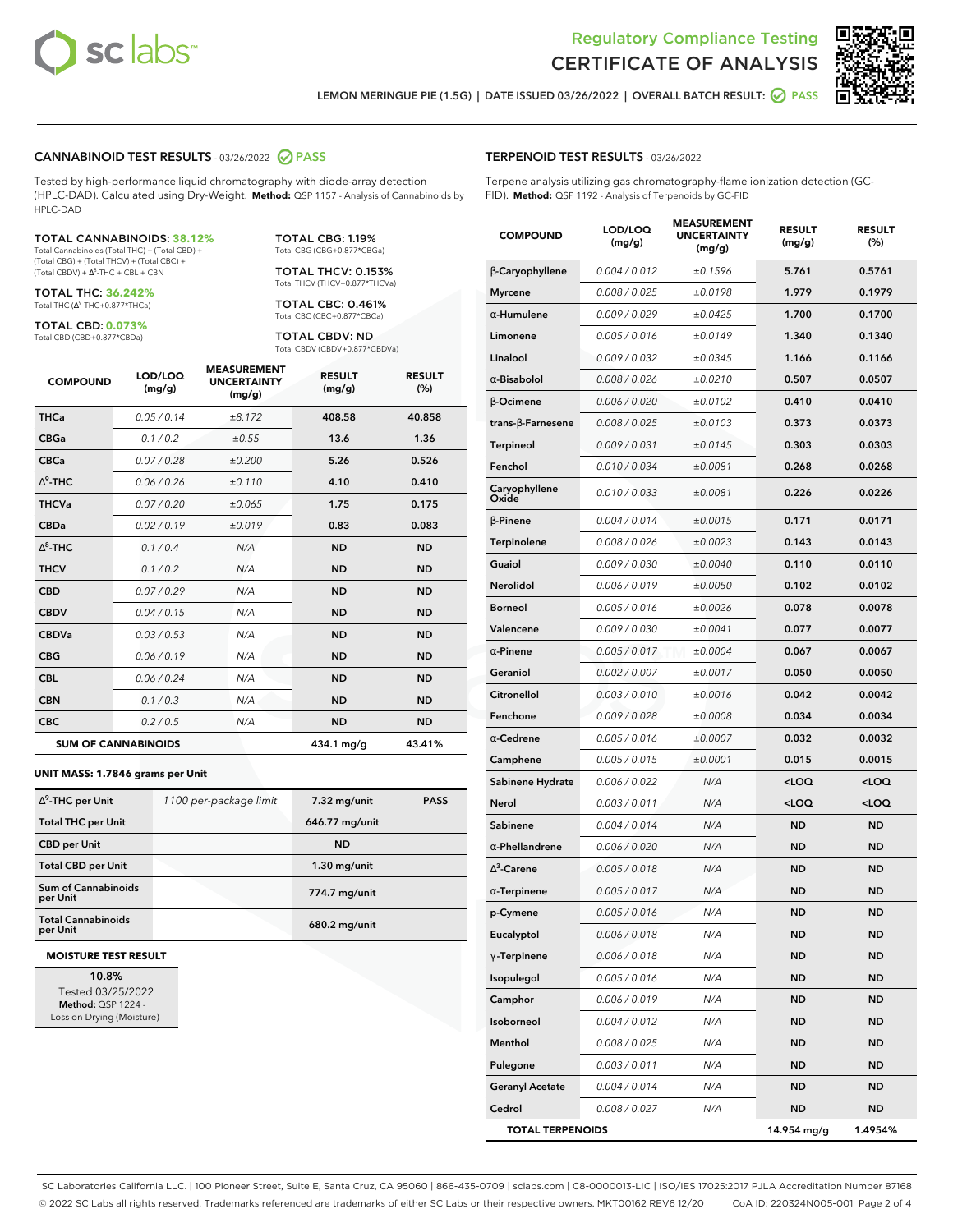



**LEMON MERINGUE PIE (1.5G) | DATE ISSUED 03/26/2022 | OVERALL BATCH RESULT: PASS**

#### **CATEGORY 1 PESTICIDE TEST RESULTS** - 03/26/2022 **PASS**

Pesticide and plant growth regulator analysis utilizing high-performance liquid chromatography-mass spectrometry (HPLC-MS) or gas chromatography-mass spectrometry (GC-MS). \*GC-MS utilized where indicated. **Method:** QSP 1212 - Analysis of Pesticides and Mycotoxins by LC-MS or QSP 1213 - Analysis of Pesticides by GC-MS

| <b>COMPOUND</b>             | LOD/LOQ<br>$(\mu g/g)$ | <b>ACTION</b><br>LIMIT<br>$(\mu g/g)$ | <b>MEASUREMENT</b><br><b>UNCERTAINTY</b><br>$(\mu g/g)$ | <b>RESULT</b><br>$(\mu g/g)$ | <b>RESULT</b> |
|-----------------------------|------------------------|---------------------------------------|---------------------------------------------------------|------------------------------|---------------|
| Aldicarb                    | 0.03 / 0.08            | $\ge$ LOD                             | N/A                                                     | <b>ND</b>                    | <b>PASS</b>   |
| Carbofuran                  | 0.02 / 0.05            | $>$ LOD                               | N/A                                                     | <b>ND</b>                    | <b>PASS</b>   |
| Chlordane*                  | 0.03 / 0.08            | $\geq$ LOD                            | N/A                                                     | <b>ND</b>                    | <b>PASS</b>   |
| Chlorfenapyr*               | 0.03/0.10              | $\geq$ LOD                            | N/A                                                     | <b>ND</b>                    | <b>PASS</b>   |
| Chlorpyrifos                | 0.02/0.06              | $>$ LOD                               | N/A                                                     | <b>ND</b>                    | <b>PASS</b>   |
| Coumaphos                   | 0.02 / 0.07            | $\ge$ LOD                             | N/A                                                     | <b>ND</b>                    | <b>PASS</b>   |
| Daminozide                  | 0.02 / 0.07            | $\ge$ LOD                             | N/A                                                     | <b>ND</b>                    | <b>PASS</b>   |
| <b>Dichlorvos</b><br>(DDVP) | 0.03/0.09              | $\ge$ LOD                             | N/A                                                     | <b>ND</b>                    | <b>PASS</b>   |
| Dimethoate                  | 0.03/0.08              | $>$ LOD                               | N/A                                                     | <b>ND</b>                    | <b>PASS</b>   |
| Ethoprophos                 | 0.03/0.10              | $\ge$ LOD                             | N/A                                                     | <b>ND</b>                    | <b>PASS</b>   |
| Etofenprox                  | 0.02 / 0.06            | $>$ LOD                               | N/A                                                     | <b>ND</b>                    | <b>PASS</b>   |
| Fenoxycarb                  | 0.03/0.08              | $>$ LOD                               | N/A                                                     | <b>ND</b>                    | <b>PASS</b>   |
| Fipronil                    | 0.03 / 0.08            | $\ge$ LOD                             | N/A                                                     | <b>ND</b>                    | <b>PASS</b>   |
| Imazalil                    | 0.02/0.06              | $>$ LOD                               | N/A                                                     | <b>ND</b>                    | <b>PASS</b>   |
| <b>Methiocarb</b>           | 0.02 / 0.07            | $\ge$ LOD                             | N/A                                                     | <b>ND</b>                    | <b>PASS</b>   |
| Parathion-methyl            | 0.03/0.10              | $\ge$ LOD                             | N/A                                                     | <b>ND</b>                    | <b>PASS</b>   |
| <b>Mevinphos</b>            | 0.03/0.09              | $>$ LOD                               | N/A                                                     | <b>ND</b>                    | <b>PASS</b>   |
| Paclobutrazol               | 0.02 / 0.05            | $\ge$ LOD                             | N/A                                                     | <b>ND</b>                    | <b>PASS</b>   |
| Propoxur                    | 0.03/0.09              | $>$ LOD                               | N/A                                                     | <b>ND</b>                    | <b>PASS</b>   |
| Spiroxamine                 | 0.03 / 0.08            | $\ge$ LOD                             | N/A                                                     | <b>ND</b>                    | <b>PASS</b>   |
| Thiacloprid                 | 0.03/0.10              | $\ge$ LOD                             | N/A                                                     | <b>ND</b>                    | <b>PASS</b>   |
|                             |                        |                                       |                                                         |                              |               |

### **CATEGORY 2 PESTICIDE TEST RESULTS** - 03/26/2022 **PASS**

| <b>COMPOUND</b>          | LOD/LOO<br>$(\mu g/g)$ | <b>ACTION</b><br><b>LIMIT</b><br>(µg/g) | <b>MEASUREMENT</b><br><b>UNCERTAINTY</b><br>$(\mu g/g)$ | <b>RESULT</b><br>$(\mu g/g)$ | <b>RESULT</b> |  |
|--------------------------|------------------------|-----------------------------------------|---------------------------------------------------------|------------------------------|---------------|--|
| Abamectin                | 0.03/0.10              | 0.1                                     | N/A                                                     | <b>ND</b>                    | <b>PASS</b>   |  |
| Acephate                 | 0.02/0.07              | 0.1                                     | N/A                                                     | <b>ND</b>                    | <b>PASS</b>   |  |
| Acequinocyl              | 0.02/0.07              | 0.1                                     | N/A                                                     | <b>ND</b>                    | <b>PASS</b>   |  |
| Acetamiprid              | 0.02/0.05              | 0.1                                     | N/A                                                     | <b>ND</b>                    | <b>PASS</b>   |  |
| Azoxystrobin             | 0.02/0.07              | 0.1                                     | N/A                                                     | <b>ND</b>                    | <b>PASS</b>   |  |
| <b>Bifenazate</b>        | 0.01/0.04              | 0.1                                     | N/A                                                     | <b>ND</b>                    | <b>PASS</b>   |  |
| <b>Bifenthrin</b>        | 0.02/0.05              | 3                                       | N/A                                                     | <b>ND</b>                    | <b>PASS</b>   |  |
| <b>Boscalid</b>          | 0.03/0.09              | 0.1                                     | N/A                                                     | <b>ND</b>                    | <b>PASS</b>   |  |
| Captan                   | 0.19/0.57              | 0.7                                     | N/A                                                     | <b>ND</b>                    | <b>PASS</b>   |  |
| Carbaryl                 | 0.02/0.06              | 0.5                                     | N/A                                                     | <b>ND</b>                    | <b>PASS</b>   |  |
| Chlorantranilip-<br>role | 0.04/0.12              | 10                                      | N/A                                                     | <b>ND</b>                    | <b>PASS</b>   |  |
| Clofentezine             | 0.03/0.09              | 0.1                                     | N/A                                                     | <b>ND</b>                    | <b>PASS</b>   |  |

#### **CATEGORY 2 PESTICIDE TEST RESULTS** - 03/26/2022 continued

| <b>COMPOUND</b>               | LOD/LOQ<br>$(\mu g/g)$ | <b>ACTION</b><br><b>LIMIT</b><br>(µg/g) | <b>MEASUREMENT</b><br><b>UNCERTAINTY</b><br>$(\mu g/g)$ | <b>RESULT</b><br>$(\mu g/g)$ | <b>RESULT</b> |
|-------------------------------|------------------------|-----------------------------------------|---------------------------------------------------------|------------------------------|---------------|
| Cyfluthrin                    | 0.12 / 0.38            | $\overline{2}$                          | N/A                                                     | <b>ND</b>                    | <b>PASS</b>   |
| Cypermethrin                  | 0.11 / 0.32            | 1                                       | N/A                                                     | <b>ND</b>                    | <b>PASS</b>   |
| Diazinon                      | 0.02 / 0.05            | 0.1                                     | N/A                                                     | <b>ND</b>                    | <b>PASS</b>   |
| Dimethomorph                  | 0.03 / 0.09            | $\overline{2}$                          | N/A                                                     | <b>ND</b>                    | <b>PASS</b>   |
| Etoxazole                     | 0.02 / 0.06            | 0.1                                     | N/A                                                     | <b>ND</b>                    | <b>PASS</b>   |
| Fenhexamid                    | 0.03 / 0.09            | 0.1                                     | N/A                                                     | <b>ND</b>                    | <b>PASS</b>   |
| Fenpyroximate                 | 0.02 / 0.06            | 0.1                                     | N/A                                                     | <b>ND</b>                    | <b>PASS</b>   |
| Flonicamid                    | 0.03 / 0.10            | 0.1                                     | N/A                                                     | <b>ND</b>                    | <b>PASS</b>   |
| Fludioxonil                   | 0.03 / 0.10            | 0.1                                     | N/A                                                     | <b>ND</b>                    | <b>PASS</b>   |
| Hexythiazox                   | 0.02 / 0.07            | 0.1                                     | N/A                                                     | <b>ND</b>                    | <b>PASS</b>   |
| Imidacloprid                  | 0.04 / 0.11            | 5                                       | N/A                                                     | <b>ND</b>                    | <b>PASS</b>   |
| Kresoxim-methyl               | 0.02 / 0.07            | 0.1                                     | N/A                                                     | <b>ND</b>                    | <b>PASS</b>   |
| <b>Malathion</b>              | 0.03 / 0.09            | 0.5                                     | N/A                                                     | <b>ND</b>                    | <b>PASS</b>   |
| Metalaxyl                     | 0.02 / 0.07            | $\overline{c}$                          | N/A                                                     | <b>ND</b>                    | <b>PASS</b>   |
| Methomyl                      | 0.03 / 0.10            | 1                                       | N/A                                                     | <b>ND</b>                    | <b>PASS</b>   |
| Myclobutanil                  | 0.03 / 0.09            | 0.1                                     | N/A                                                     | <b>ND</b>                    | <b>PASS</b>   |
| Naled                         | 0.02 / 0.07            | 0.1                                     | N/A                                                     | <b>ND</b>                    | <b>PASS</b>   |
| Oxamyl                        | 0.04 / 0.11            | 0.5                                     | N/A                                                     | <b>ND</b>                    | <b>PASS</b>   |
| Pentachloronitro-<br>benzene* | 0.03 / 0.09            | 0.1                                     | N/A                                                     | <b>ND</b>                    | <b>PASS</b>   |
| Permethrin                    | 0.04 / 0.12            | 0.5                                     | N/A                                                     | <b>ND</b>                    | <b>PASS</b>   |
| Phosmet                       | 0.03 / 0.10            | 0.1                                     | N/A                                                     | <b>ND</b>                    | <b>PASS</b>   |
| Piperonyl<br><b>Butoxide</b>  | 0.02 / 0.07            | 3                                       | N/A                                                     | <b>ND</b>                    | <b>PASS</b>   |
| Prallethrin                   | 0.03 / 0.08            | 0.1                                     | N/A                                                     | <b>ND</b>                    | <b>PASS</b>   |
| Propiconazole                 | 0.02 / 0.07            | 0.1                                     | N/A                                                     | <b>ND</b>                    | <b>PASS</b>   |
| Pyrethrins                    | 0.04 / 0.12            | 0.5                                     | N/A                                                     | <b>ND</b>                    | <b>PASS</b>   |
| Pyridaben                     | 0.02 / 0.07            | 0.1                                     | N/A                                                     | <b>ND</b>                    | <b>PASS</b>   |
| Spinetoram                    | 0.02 / 0.07            | 0.1                                     | N/A                                                     | <b>ND</b>                    | <b>PASS</b>   |
| Spinosad                      | 0.02 / 0.07            | 0.1                                     | N/A                                                     | <b>ND</b>                    | <b>PASS</b>   |
| Spiromesifen                  | 0.02 / 0.05            | 0.1                                     | N/A                                                     | <b>ND</b>                    | <b>PASS</b>   |
| Spirotetramat                 | 0.02 / 0.06            | 0.1                                     | N/A                                                     | <b>ND</b>                    | <b>PASS</b>   |
| Tebuconazole                  | 0.02 / 0.07            | 0.1                                     | N/A                                                     | <b>ND</b>                    | <b>PASS</b>   |
| Thiamethoxam                  | 0.03 / 0.10            | 5                                       | N/A                                                     | <b>ND</b>                    | <b>PASS</b>   |
| Trifloxystrobin               | 0.03 / 0.08            | 0.1                                     | N/A                                                     | <b>ND</b>                    | <b>PASS</b>   |

SC Laboratories California LLC. | 100 Pioneer Street, Suite E, Santa Cruz, CA 95060 | 866-435-0709 | sclabs.com | C8-0000013-LIC | ISO/IES 17025:2017 PJLA Accreditation Number 87168 © 2022 SC Labs all rights reserved. Trademarks referenced are trademarks of either SC Labs or their respective owners. MKT00162 REV6 12/20 CoA ID: 220324N005-001 Page 3 of 4